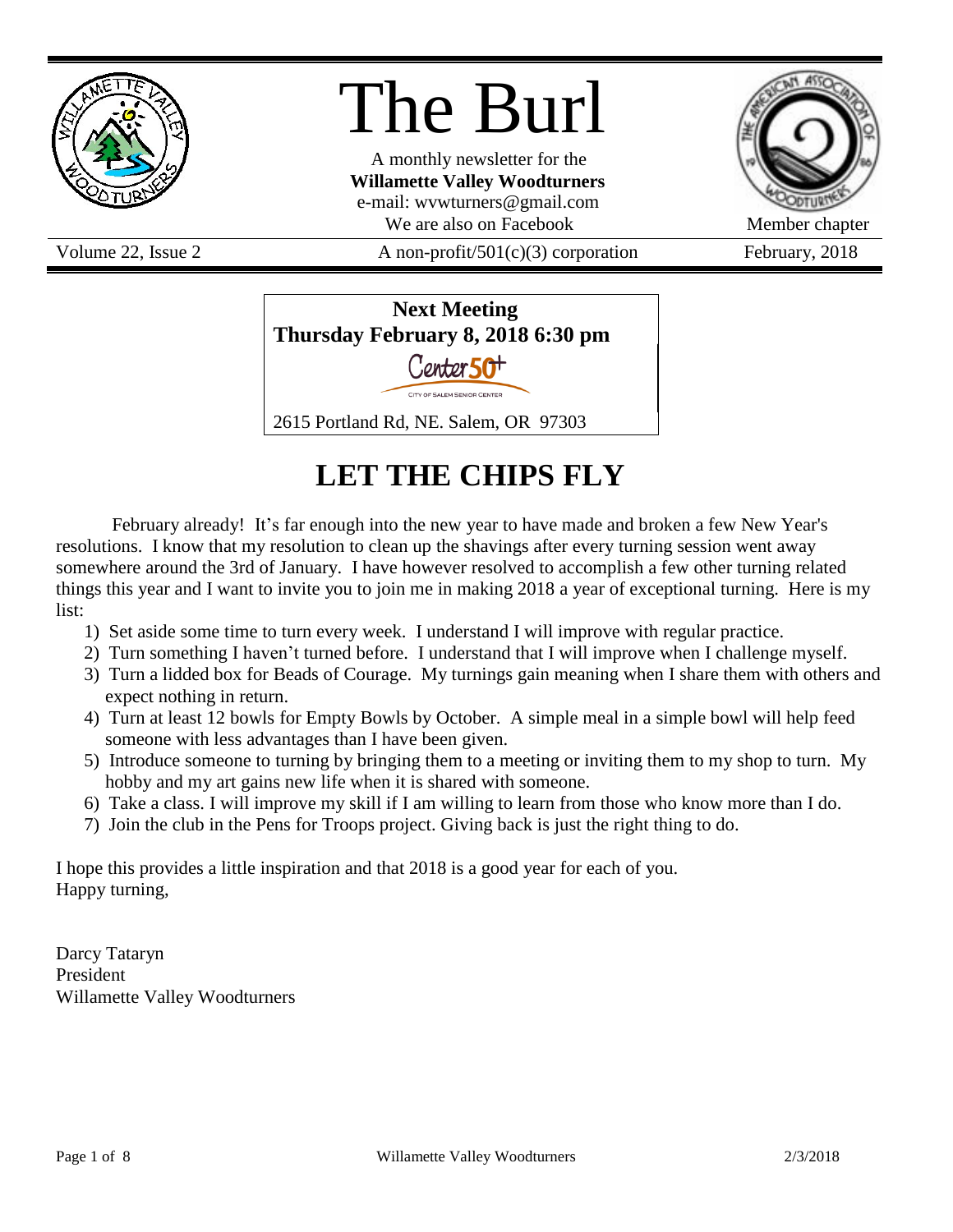# **Meeting Minutes***:* **January 11, 2018**

**Submitted by Ron Freshour, Secretary**

- Darcy Tataryn led in Pledge of Allegiance
- **•** Darcy Tataryn:
	- Welcomed to new 2018 members and 10 visitors
	- **Honored Lifetime Member** Recognized:
		- A member who has been a member for five years and has turned 80 years old. They become an HLM and no longer pay membership dues.
		- **Stan Page** from Salem
	- 2018 Projects so we can "give back to the community"
		- ◆ Beads of Courage
		- $\blacklozenge$  Pens for Troops (Working on club providing kits goal is 1,000)
		- ◆ Empty Bowl Supper (Members should start making soup-sized bowls)
	- Jeff Zens, as VP, led a discussion of club demonstrations and training for 2018
		- Library will be revamped (\$800 in missing books/CDs/VHS, etc)
		- Discussion on how the Craft Supply order works
	- Sign-up for wood gathering starting over, beginning tonight
		- Reed Gray Newly designed "Inside" bowl Rest -
	- Three different sizes 5.5",  $7.5$ ",  $\&$  10.0"
	- Prices to be determined about \$100/each
- Terry Gerros announced
	- A 11-day wood turner's cruise out of Norway coming up
	- Wood gathering wood supply is behind Terry's Shop 820 Cordon Rd NE, Salem
	- Spindle Class: Put on by Rick Rich. It will be over a 5 month period of 4 hours per class.

**\_\_\_\_\_\_\_\_\_\_\_\_\_\_\_\_\_\_\_\_\_\_\_\_\_\_\_\_\_\_\_\_\_\_\_\_\_\_\_\_\_\_\_\_\_\_\_\_\_\_\_\_\_\_\_\_\_\_\_\_\_\_\_\_\_\_\_\_\_\_\_\_\_\_\_\_\_\_\_\_\_\_\_\_\_\_**

- **Demonstration**: Rick Rich turning a **Cake Platter**
	- Patterned after a book: Elementary Turning by Frank Henry Selden printed in 1907
	- $\blacksquare$  Included faceplate and spindle turning techniques
	- $\blacksquare$  The stand has a through mortise and tenon joinery
	- $\blacksquare$  The joints used a wedge (glued only on one side)
	- $\blacksquare$  The top was approximately 12"
- Adjournment after raffle

# **'Thank you' note from Jo Ann Kraus for the clubs remembrance of Dick** July 18, 1937 – December 22, 2017 Turner

Your kind expression of sympathy is deeply appreciated and gratefully acknowledged.

*Woodturners, Dick Kraus so enjoyed the club and working with wood. Thanks so much for the beautiful plants. He will be missed - but so enjoyed coming to meetings etc.*



 *Thanks again Jo Kraus*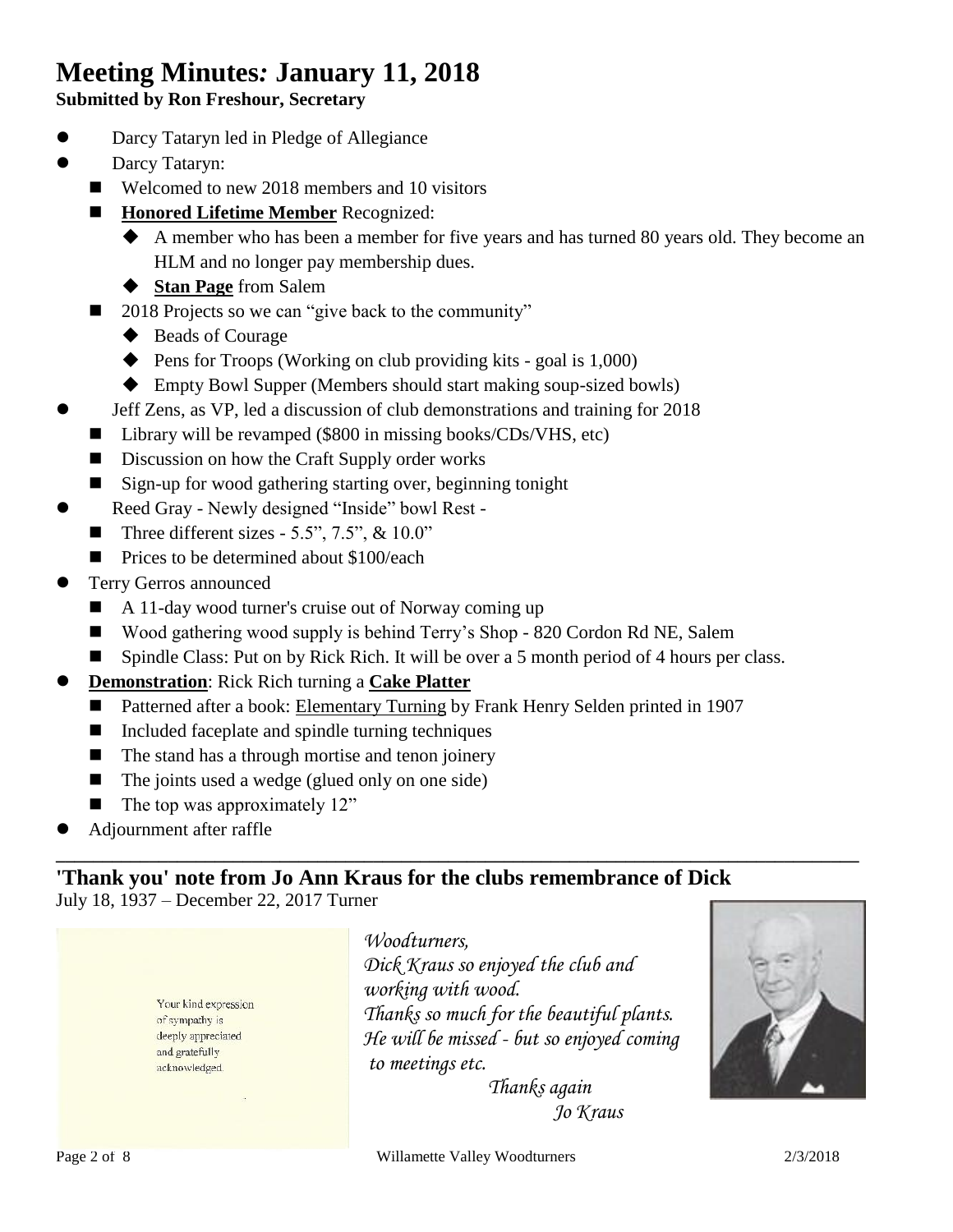# **Club Business**

# **Membership renewals are overdue for 2018**

By Henrik Åberg, Treasurer



At time of press **only 71%** of our members have paid their dues.



Note: The club [web page](http://www.willamettevalleywoodturners.com/) also includes a link on the home page for PayPal payments of membership renewal. **\_\_\_\_\_\_\_\_\_\_\_\_\_\_\_\_\_\_\_\_\_\_\_\_\_\_\_\_\_\_\_\_\_\_\_\_\_\_\_\_\_\_\_\_\_\_\_\_\_\_\_\_\_\_\_\_\_\_\_\_\_\_\_\_\_\_\_\_\_\_\_\_\_\_\_\_\_\_\_\_\_\_\_\_\_\_**

**\_\_\_\_\_\_\_\_\_\_\_\_\_\_\_\_\_\_\_\_\_\_\_\_\_\_\_\_\_\_\_\_\_\_\_\_\_\_\_\_\_\_\_\_\_\_\_\_\_\_\_\_\_\_\_\_\_\_\_\_\_\_\_\_\_\_\_\_\_\_\_\_\_\_\_\_\_\_\_\_\_\_\_\_\_\_**

# **Treasurer's Report (1/6-2/2)**

By Henrik Åberg, Treasurer **Beginning Balance \$14,920.12**

| <i>b</i> eginance     | $41.177$ average |                         |          |
|-----------------------|------------------|-------------------------|----------|
| <b>Income</b>         |                  | <b>Expenses</b>         |          |
| Membership dues       | \$525.00         | PayPal charges          | \$3.96   |
| Tool rest raffle      | \$210.00         | Glue purchase           | \$120.00 |
| Raffle                | \$63.00          | Rick Rich demo          | \$250.00 |
| Glue sales            | \$25.00          | Dick Krause remembrance | \$85.95  |
| <b>Total Income</b>   | \$823.00         | <b>Total Expenses</b>   | \$459.91 |
| <b>Ending Balance</b> | \$15,283.21      |                         |          |

# **Upcoming Events**

## **February 8: Demonstrator Seri Robinson, PhD.**

Topic: Tips and tricks for turning punky wood without stabilization.

Seri is an assistant professor teaching wood science at Oregon State University. She has demonstrated for our club in 2014 and was a demonstrator at the 2015 Oregon Woodturning Symposium.



#### **Welcome to new members:**





Bob Beck and Laurel Sharmer Alan Hershman (Bob's spouse)



Page 3 of 8 2/3/2018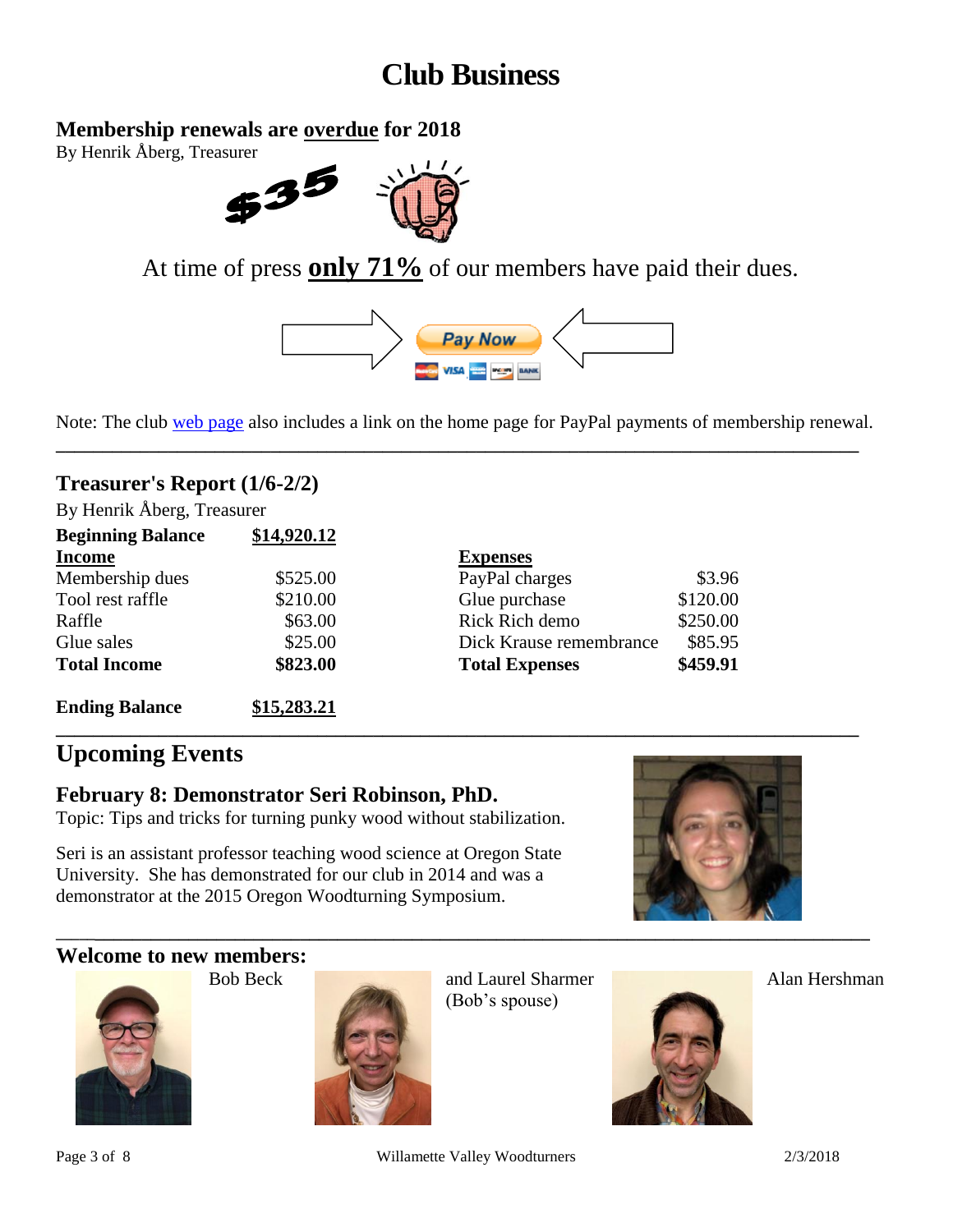# What's wrong with Yew?

#### **Submitted by Mark Choitz**

Could be I didn't use my PPE while sanding or turning an "irritating" wood species. I got to thinking about this after I finished a three segmented lidded box that I was making for a relative to store salt and pepper in. And yes I had used some Yew wood that I had …

| <b>Type</b> |  | <b>Reaction</b>                                                                  | <b>Site</b> | <b>Potency Source</b> | Incidence |
|-------------|--|----------------------------------------------------------------------------------|-------------|-----------------------|-----------|
|             |  | Yew Irritant, direct toxin, nausea Skin, eyes, cardiac ++,++++ Dust, wood Common |             |                       |           |

After a little research I came to the conclusion that most woods are safe to use once a finish is applied and cured. We should always follow the minimum safety procedures for what is being done. Some of these include:

- 1. dust mask/respirator on,
- 2. dust extraction at the work site-on,
- 3. overhead filter on.

I even turn on a fan to create a cross current blowing sanding dust out of my work area. Some of the woods that irritate me are myrtle, redwood and black walnut. Hey, don't wait to find out what kinds of wood bother you, suit up and protect your lungs every time. Here's a link you might want to look at for more information: <https://www.woodworkerssource.com/shop/wtox.html>

## *"Not to omit any one of them, the yew is similar to these other trees in general appearance . . . It is an ascertained fact that travellers' vessels, made in Gaul of this wood, for the purpose of holding wine, have caused the death of those who used them."*

–Pliny the Elder, from *Naturalis Historia,* ca. 77 AD **\_\_\_\_\_\_\_\_\_\_\_\_\_\_\_\_\_\_\_\_\_\_\_\_\_\_\_\_\_\_\_\_\_\_\_\_\_\_\_\_\_\_\_\_\_\_\_\_\_\_\_\_\_\_\_\_\_\_\_\_\_\_\_\_\_\_\_\_\_\_\_\_\_\_\_\_\_\_\_\_\_\_\_\_\_\_**

# **2018 SYMPOSIUM REGISTRATION DISCOUNT OFFER FOR CHAPTERS**

The AAW has developed a 2018 AAW Symposium registration discount offer for AAW members which extends a **SAVINGS OF \$25 per symposium registration**. Additionally, chapters that elect to participate will receive one complimentary **RESERVED TABLE at the Saturday evening dinner** (dinner tickets not included).

#### **ELIGIBILITY**

• The discount is available to AAW chapters and chapter members who are AAW members.

• Chapters must form a 2018 AAW Symposium group of **TEN OR MORE chapter members** at \$300 per registration.

#### **TO PARTICIPATE**

- 1.) A chapter representative must EXPRESS A COMMITMENT to the AAW that the chapter will organize a group of ten or more 2018 AAW Symposium attendees BY FEBRUARY 28, 2018.
- 2.) The chapter representative must COLLECT AND SUBMIT TO THE AAW the fees for all 2018 AAW Symposium attendees BY APRIL 2, 2018.
- Personal checks or one chapter check made payable to the "American Association of Woodturners" will be accepted representing the discounted cost of \$300 per 2018 AAW Symposium attendee.
- CHECKS will be the only form of payment accepted.

# **This will be discussed at the next club meeting.**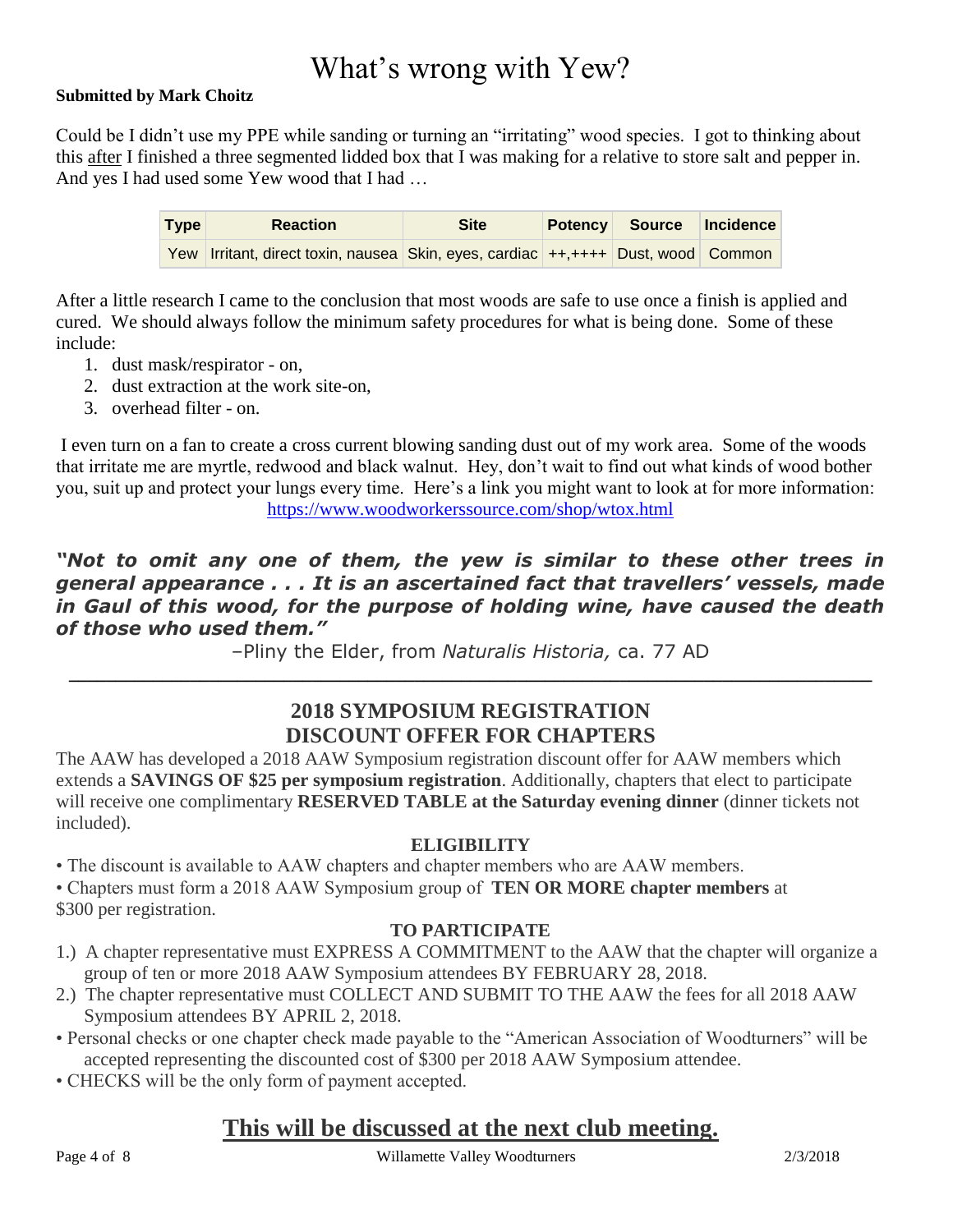# **Would you help a sick child get better?**

#### **Submitted by Mark Choitz**

You've probably heard of the Beads of Courage program. It is the program designed to support and strengthen children and families coping with serious illness. Through the program, safe place to keep their beads and that's where we can help.



children tell their story using colorful beads as meaningful symbols of courage. The kids need a

Our club has turned lidded boxes for the past three years to donate at the national AAW symposium. In 2017 we gathered and delivered over 40 boxes at the Oregon Woodturning Symposium. We have an opportunity to help a child get through a tough time in their life by doing what we like to do. The  $32<sup>nd</sup> AAW$  Symposium is coming up in June, 2018 in Portland. There will be a collection site for Beads of Courage boxes at the Symposium. We will be collecting boxes at the club meetings before the symposium for those not attending. If you plan to attend the Symposium then you can take your box then. If you have any questions please contact Mark Choitz at [msc6990@gmail.com](mailto:msc6990@gmail.com)



To find out more about the woodturner guidelines here's a link: <http://www.beadsofcourage.org/pages/woodturners.html>

## **Guidelines**

In order to sufficiently hold beads, turned boxes need to be no smaller than **6" in diameter - larger is okay**.

#### Make sure **lids are easily removable**.

Finials or knobs should be easy for a small child to grasp and not too elaborate or pointed.

Sign your name or write "American Association of Woodturners" on the bottom.

If you would like to use an official Beads of Courage ceramic logo bead in your design go to <http://www.beadsofcourage.org/pages/woodturners.html>

 $\bullet$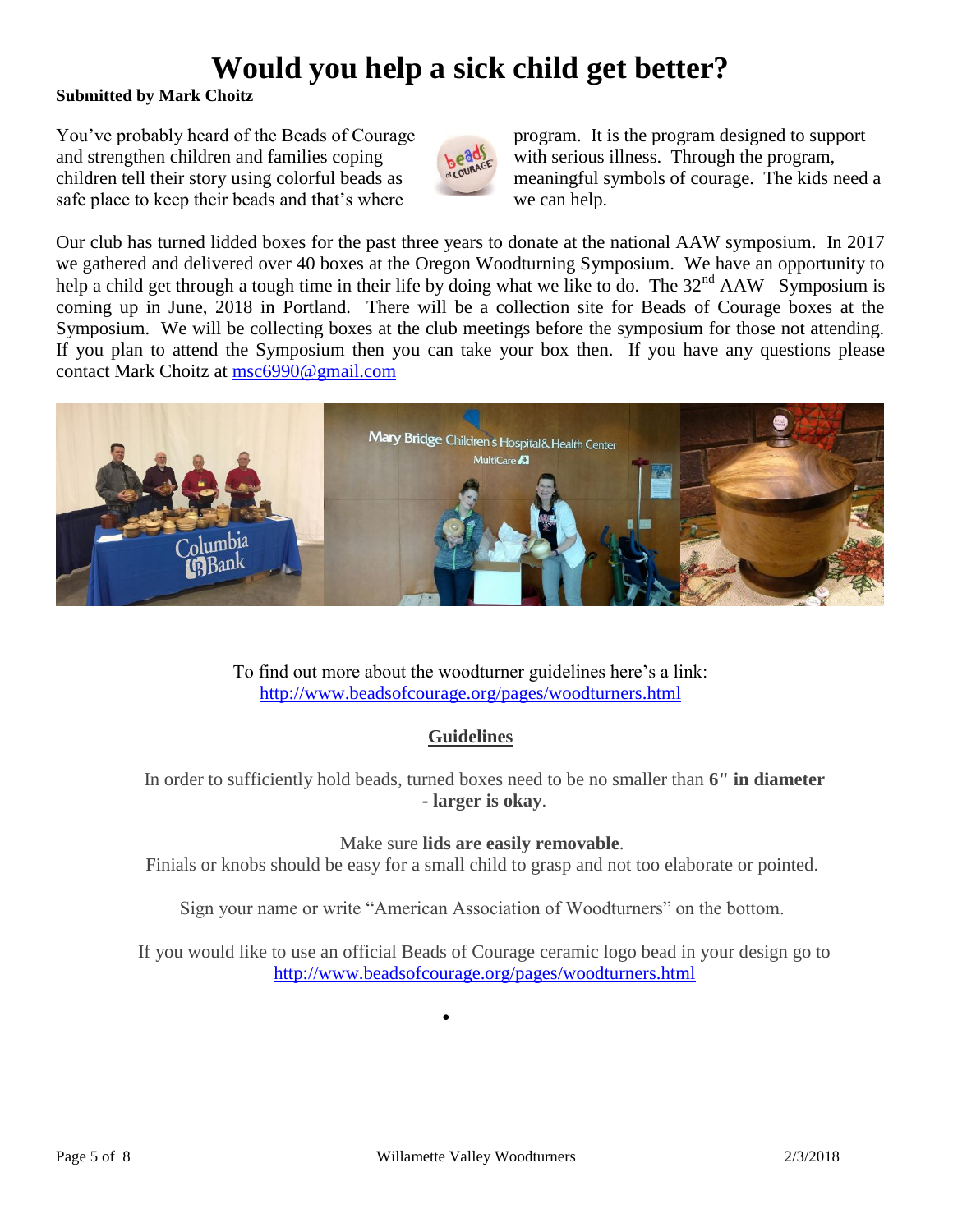# **American Association of Woodturners Symposium to be held in Portland Oregon in 2018**

Submitted by **Peter Gibson** of Cascade Woodturners in Portland

This year the AAW Board has agree to allow any school teacher that is a certified instructor and actively employed by a school system to attend the symposium for free. As a registered attendee they can also sponsor up to 3 youth into the Youth Program.

# **AAW Youth Program Policy as of January 23, 2018**

The following policy applies to the Symposium Youth Program, and are subject to change each year.

#### Eligibility:

Youth ages 10 to 18 are eligible to register for free hands-on instruction. There will be no exceptions to this rule. Youth may have participated in prior Youth Room activities at prior symposia. Space is limited and each registered youth must be accompanied and sponsored by an adult who is registered for the symposium. Students will make a variety of projects.

#### Registration and Enrollment:

For youth to have their classes pre-assigned prior to the symposium they must be registered no later than June 1, 2018. Youth registering after the deadline will be required to sign up for open classes at the symposium. As part of the pre-registration process, youth will be expected to specify the classes in which they wish to enroll. The Youth Program coordinator will confirm enrollment for up to three classes in advance of the symposium.

#### Youth Sponsors:

All Sponsors must be registered for the symposium. Sponsors fall into three categories: (1) Parent, adult relative, or legal guardian; (2) Coach/instructor; (3) Adult Family Friend. A registered participant may sponsor up to 3 youth. Requests to sponsor more than 3 youth must be approved in advance by the AAW Board member responsible for the youth program. Sponsors must volunteer in the youth room, or provide an alternate, for one rotation for each youth sponsored.

#### Turning Packages

Each year there will be a drawing for donated youth room equipment, which may include lathes, tools, and face shields, thanks to the Youth Room contributors. The equipment available for this drawing will be determined each year. There is no guarantee that all equipment in the Youth Room will be available for the drawing.

One turning package winner per household in a year. Once a family has a name drawn any subsequent names from the same family must be brought to the attention of the youth program coordinator during the drawing so that another name from a different household can be drawn.

Thank you for helping spread the word and hope to see ya in June at the AAW Symposium. And by the way, I'm responsible for the set-up and take-down of the youth room and if you have a extra hour or three on Wednesday, Thursday or Sunday can always use extra help. Trust this finds you and yours healthy and happy.

Peter Gibson 971-409-6022.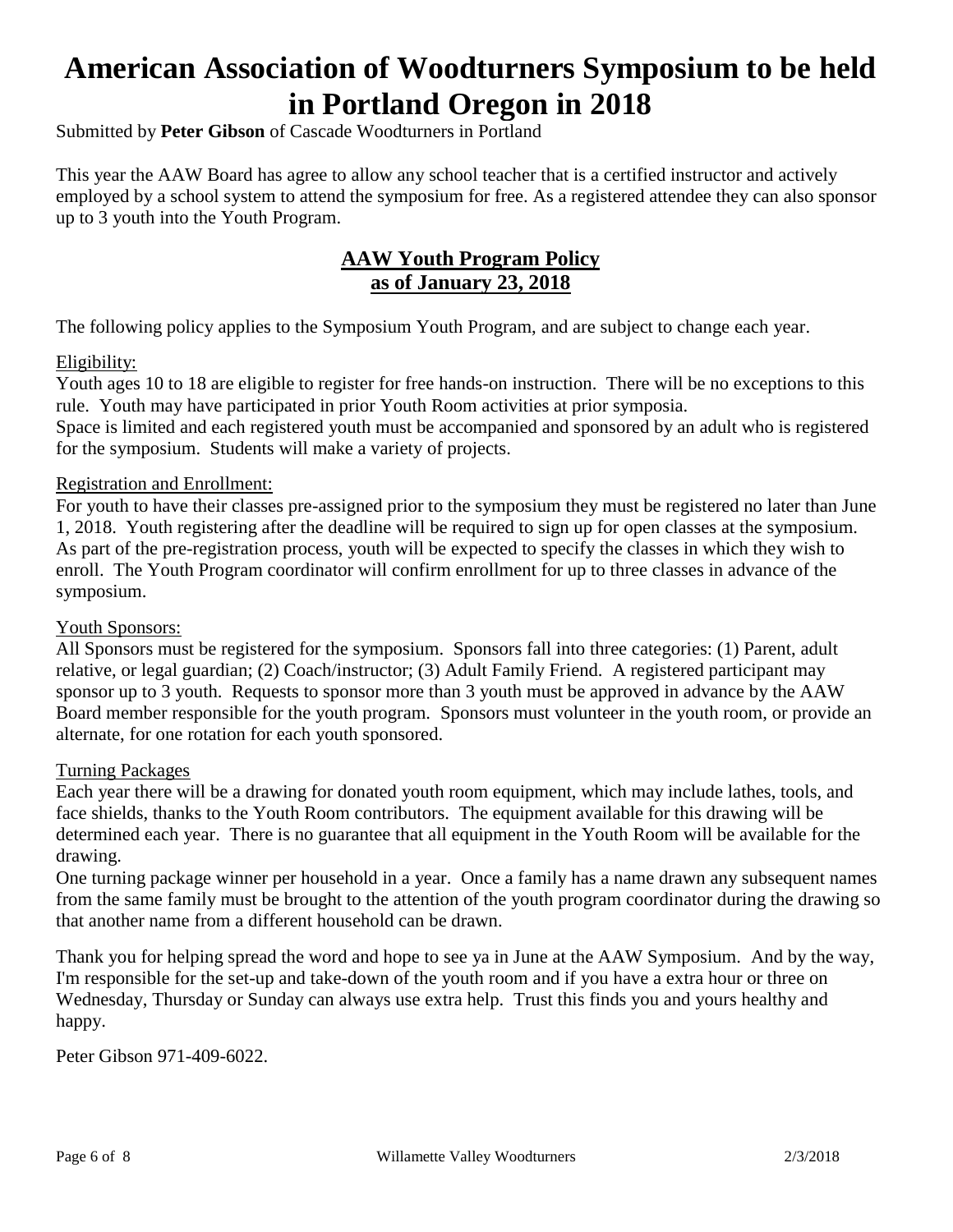# Membership Rewards

# **Library**

A friendly reminder to members with books and/or videos checked out from the library. Please return them at this next meeting.

## **Wood Gathering**

Sign-up sheets will be available to indicate your availability to help with wood gathering. Anyone who learns of a tree or log that is available to the club should notify Jerry Lelack, (503) 510-1577 or Bob Hutchinson, (503) 508-3279. The intent is to gather wood, process it to usable pieces, store it at the home of Terry Gerros, and then make it available to members. Terry can be reached at (503) 580-5013.

## **From Terry Gerros**

I am a distributor for Stick Fast CA glue, Sharpfast Sharpening systems, the Holdfast vacuum chucking system and Saburrtooth Carving bits. If you have an interest in these products, give me a call or send me an [email](mailto:gerrost@yahoo.com) for details.

## **Supplies**

The club purchases a few supplies in bulk and sells it to members at club cost. We routinely have superglue  $(\$5)$ , black or brown superglue  $(\$10)$  accelerator  $(\$10)$  and Anchorseal  $(\$11/gal)$ . The club has a small supply of half round protractors (\$6) used to measure the angle ground on a tool, and depth gauges (\$5). HSS Round Tool Bits rods (1/4" x 8") are also available (\$3). Bruce Stangeby will have the resale items available at the meetings, except for Anchorseal which is available through [Jeff Zens.](mailto:jszens@custombuiltfurniture.com)

# **Club Member Discounts**

- **Craft Supply**: The club's order will be going out on the Monday following our Club Meeting if our order equals or exceeds \$1,000. Craft Supply gives us a 10% discount plus free shipping on all items, and occasional additional discounts on certain other items and quantity purchases. If you order from the sales items, you will receive the club discount in addition to the sale discount, making many items available at very attractive prices. For detailed instruction for ordering see the article in the [November](http://www.willamettevalleywoodturners.com/newsletters/2015_11_WVW_Newsletter.pdf) 2015 Burl. Questions? See [jeffzens@custombuiltfurniture.com.](mailto:jeffzens@custombuiltfurniture.com.)
- Club members are registered with **Klingspor's Woodworking Shop** at [www.woodworkingshop.com](http://www.woodworkingshop.com/)  or 800-228-0000, they have your name and will give you a 10% discount.
- If you show your club card at checkout time to the cashier at **Woodcraft** in Tigard they will give you a 10% discount (May not apply to some machinery).
- **Exotic Wood** is offering a discount of 15% off any orders placed at: [www.exoticwoodsusa.com.](http://www.exoticwoodsusa.com/) (This includes sale items and free shipping on orders over \$300). Use promo code ewusaAAW
- **Gilmer Wood** now offers our club a 10% discount on purchases made there. If you haven't been to Gilmer's, it is well worth the trip to Portland, if only to make your mouth water and make you cry if you leave empty handed.